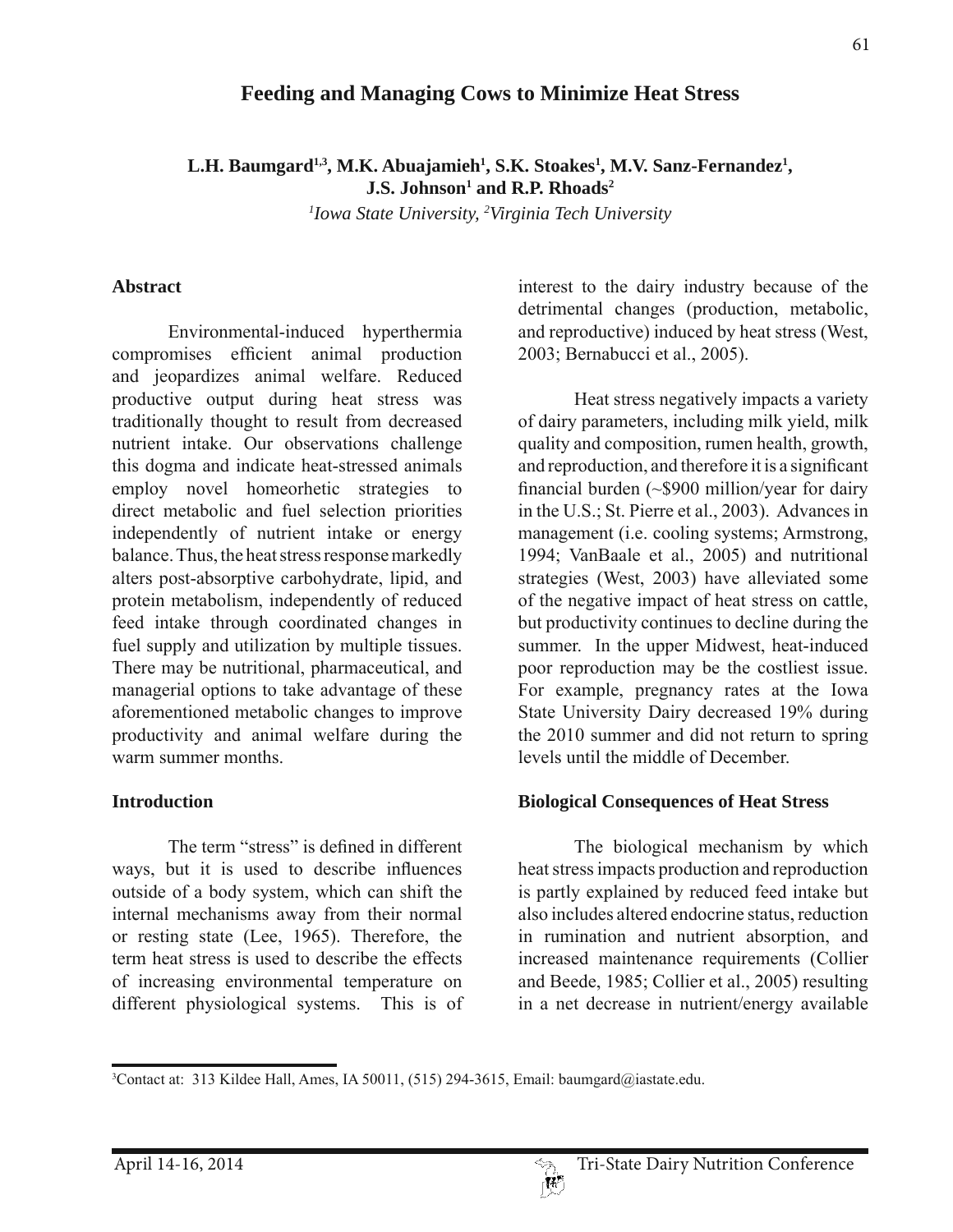for production. This decrease in energy results in a reduction in energy balance **(EBAL)**, and partially explains (reduced gut fill also contributes) why dairy cattle lose significant amounts of body weight when subjected to unabated heat stress (Rhoads et al., 2009b; Shwartz et al., 2009; Wheelock et al., 2010).

 Reductions in energy intake during heat stress results in a majority of dairy cows entering into a negative energy balance **(NEBAL)**, regardless of the stage of lactation. Essentially, the heat-stressed cow enters a bioenergetic state similar (but not to the same extent) to the NEBAL observed in early lactation. The NEBAL associated with the early postpartum period is coupled with increased risk of metabolic disorders and health problems (Goff and Horst, 1997; Drackley, 1999), and decreased milk yield and reduced reproductive performance (Lucy et al., 1992; Beam and Butler, 1999; Baumgard et al., 2002; 2006). It is likely that many of the negative effects of heat stress on production, animal health, and reproduction indices are mediated by the reduction in EBAL (similar to the transition period). However, it is not clear how much of the reduction in performance (milk yield and reproduction) can be attributed or accounted for by the biological parameters affected by heat stress (i.e. reduced feed intake vs. increased maintenance costs).

## *Rumen health*

 The heat-stressed cow is prone to rumen acidosis, and many of the lasting effects of warm weather (laminitis, low milk fats, etc.) can probably be traced back to a low rumen pH during the summer months. This may be explained by increased respiration rate, which results in enhanced carbon dioxide  $(CO_2)$  exhalation. In order to be an effective blood pH buffering system, the body needs to

maintain a  $20:1$  bicarbonate  $(HCO<sub>2</sub>)$  to  $CO<sub>2</sub>$ ratio. Due to the hyperventilation induced decrease in blood  $CO<sub>2</sub>$ , the kidney secretes  $HCO<sub>3</sub>$  to maintain this ratio. This reduces the amount of  $HCO<sub>3</sub>$  that can be used (via saliva) to buffer and maintain a healthy rumen pH. In addition, the heat-stressed cow ruminates less (because of the reduced feed intake and increased time respiring), and rumination is a key stimulator of saliva production. Furthermore, heat-stressed cows drool, and this, coupled with reduced saliva production, reduces the amount of buffering agents entering the rumen. Consequently, care should be taken when feeding "hot" rations during the summer months. In addition, fiber quality is important all the time, but it is paramount during the summer as it has some buffering capacity and stimulates saliva production (Baumgard and Rhoads, 2007).

### **Metabolic Adaptations to Reduced Feed Intake**

 A prerequisite to understanding the metabolic adaptations which occur with heat stress is an appreciation of the physiological and metabolic adjustments to thermal-neutral NEBAL (i.e. underfeeding or during the transition period). Early lactation dairy cattle enter a unique physiological state during which they are unable to consume enough nutrients to meet maintenance and milk production costs, and animals typically enter NEBAL (Moore et al., 2005). Negative energy balance is associated with a variety of metabolic changes that are implemented to support the dominant physiological condition of lactation (Bauman and Currie, 1980). Marked alterations in both carbohydrate and lipid metabolism ensure partitioning of dietary and tissue derived nutrients towards the mammary gland, and not surprisingly, many of these changes are mediated by endogenous somatotropin which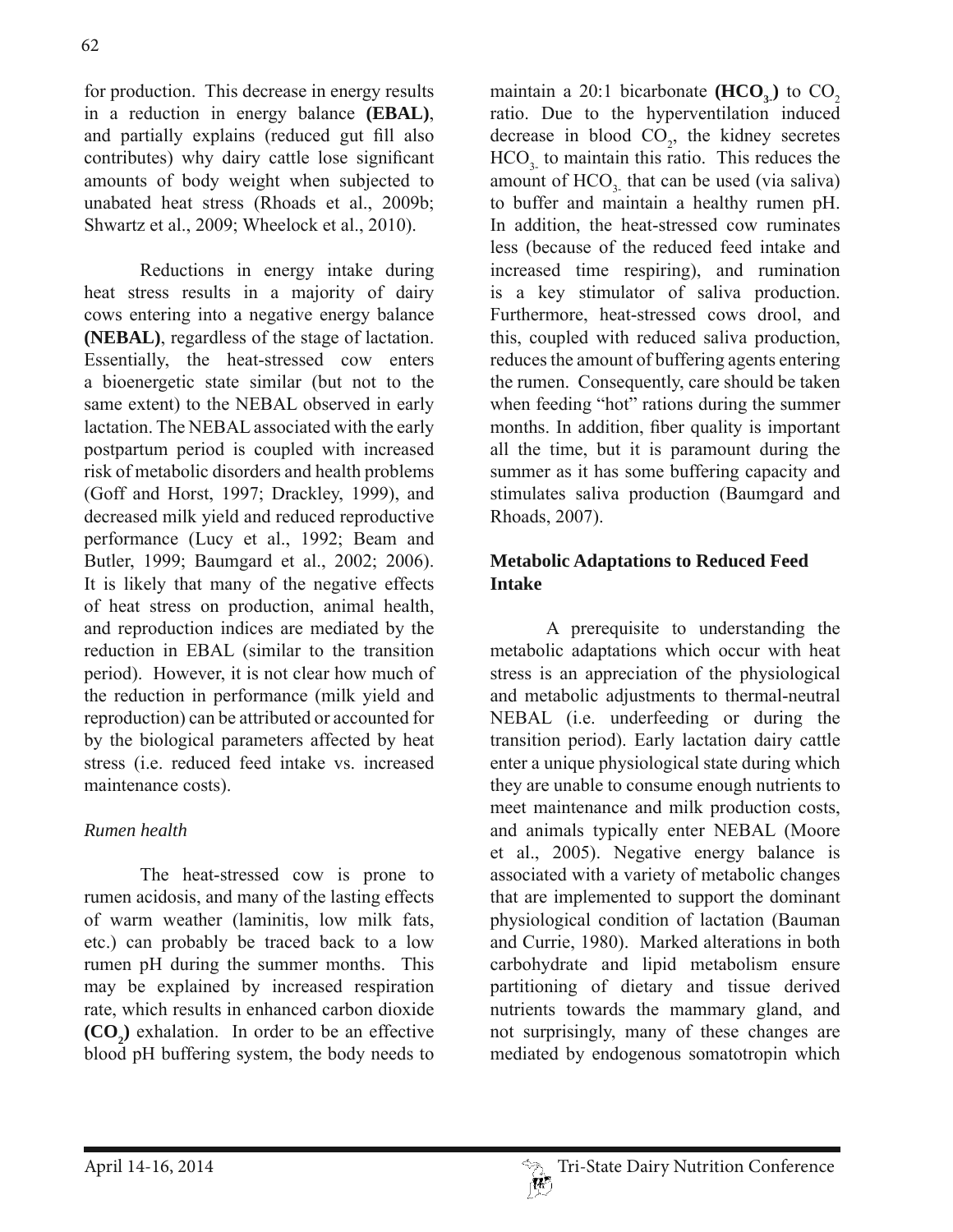naturally increases during periods of NEBAL. One classic response is a reduction in circulating insulin, coupled with a reduction in systemic insulin sensitivity. The reduction in insulin action activates adipose lipolysis, leading to the mobilization of non-esterified fatty acids (NEFA; Bauman and Currie, 1980). Increased circulating NEFA are typical in "transitioning" cows and represent (along with NEFA derived ketones) a significant source of energy (and are precursors for milk fat synthesis) for cows in NEBAL. Post-absorptive carbohydrate metabolism is also altered by reduced insulin action during NEBAL which results in reduced glucose uptake by systemic tissues (i.e., muscle and adipose). Reduced nutrient uptake, coupled with the net release of nutrients (i.e. ,amino acids and NEFA) by systemic tissues, are key homeorhetic (an acclimated response vs. an acute/homeostatic response) mechanisms implemented by cows in NEBAL to support lactation. The thermal-neutral cow in NEBAL is metabolically flexible and can depend upon alternative fuels (NEFA and ketones) to spare glucose (Baumgard and Rhoads, 2013). Glucose can then be utilized by the mammary gland to copiously produce milk (Bauman and Currie, 1980).

### **Heat Stress and Production Variables**

 Heat stress reduces feed intake and milk yield in dairy cattle. The decline in nutrient intake has been identified as a major cause of reduced production (Fuquay, 1981; West, 2002; 2003). However, the exact contribution of reduced feed intake to the overall reduced milk yield or average daily gain remains unknown. To evaluate this question in both dairy and beef cattle, we have conducted experiments involving a group of thermal neutral pair-fed animals to eliminate the confounding effects of dissimilar nutrient intake. The pair-feeding model is necessary in order to differentiate

between the direct and indirect effects of heat stress (mediated by reduced feed intake) on production and metabolism. Utilizing this model has allowed us to determine that the heat-induced decrease in nutrient intake only accounts for approximately 50% of the decrease in milk yield (Figures 1 and 2: Rhoads et al., 2009a or b; Wheelock et al., 2010). The model indicates that direct effects of heat explain  $~50$ to 60% of decreased milk synthesis. Therefore, identifying hyperthermia-induced direct changes is likely a prerequisite to develop mitigation strategies to maximize milk yield during the warm summer months.

# *Pre-partum heat stress*

 The effects of heat stress during established lactation are well-characterized (Baumgard et al., 2012; Baumgard and Rhoads, 2013), but the effects of environmental hyperthermia prior to calving on post-parturition production parameters is not as clear. It was demonstrated that heat stress during the "faroff" period reduced gestation length, and calf body weight and subsequent milk yield, even in intensely cooled cows following calving (Collier et al., 1982). This has recently been confirmed and results indicate that future milk production is substantially reduced in heatstressed dry cows (Tao et al., 2012). Interesting, it appears that the heat-induced blunted adipose tissue mobilization "lingers" into lactation, and dry cows that were heat-stressed were not able to enlist glucose sparing mechanisms necessary to support maximum milk yield, even though they were intensely cooled after calving (Tao et al., 2012). In addition, future reproductive variables are determinately affected in heat-stressed dry cows (even if they were intensely cooled during lactation; Wiersma and Armstrong 1989). Consequently, actively cooling dry cows should be an important part of a farm's heat stress abatement strategy.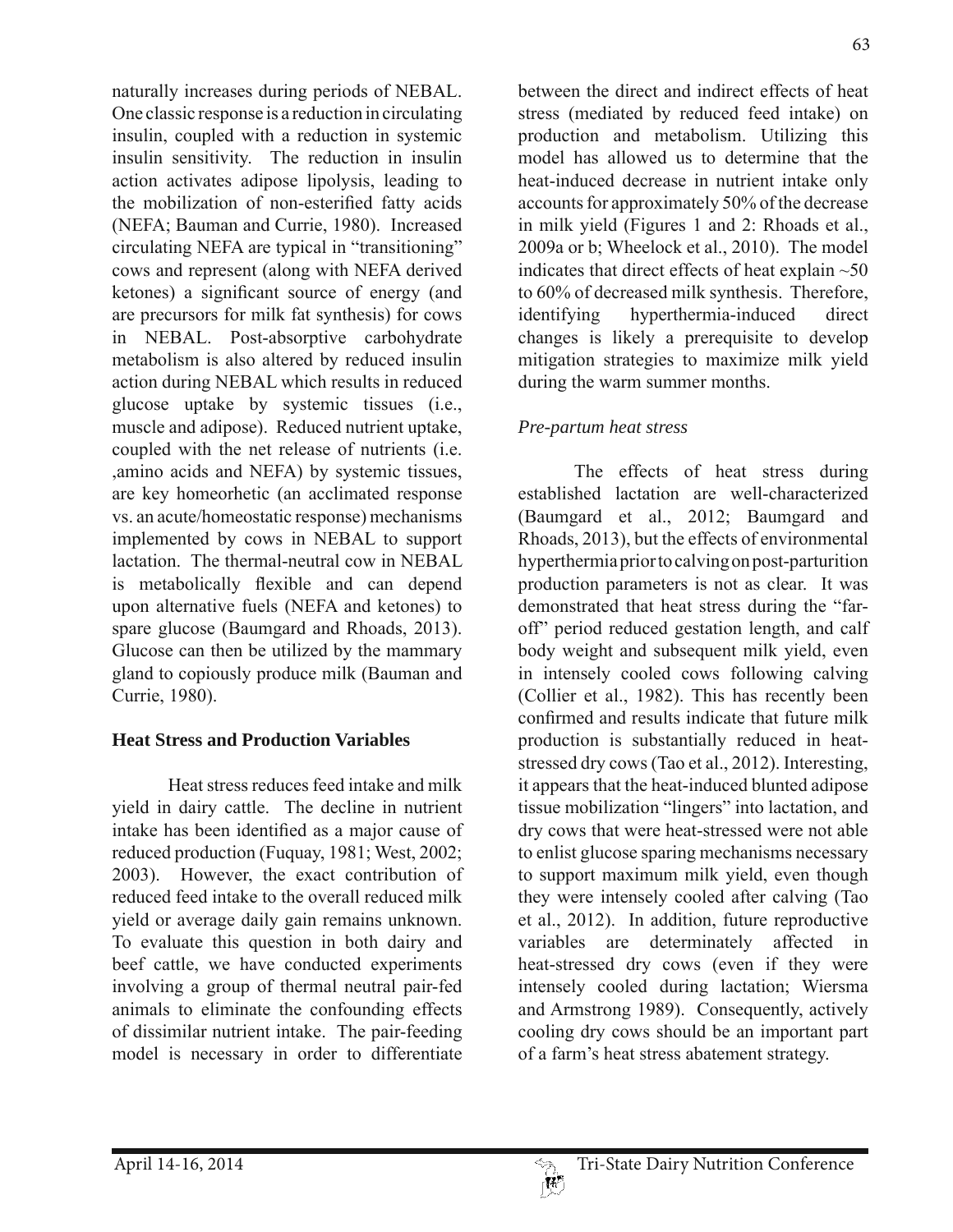#### **Theoretical Reasons for Altered Metabolism**

 Well-fed ruminants primarily oxidize acetate (a rumen produced VFA) as a principal energy source. During NEBAL, cattle increased their energy dependency on NEFA. However, despite the fact that heat-stressed cows have marked reductions in feed intake and are losing considerable amounts of body weight, they do not mobilize adipose tissue (Rhoads et al., 2009; Wheelock et al., 2010). Therefore, it appears that heat stressed cattle experience altered post-absorptive metabolism compared to thermal neutral counterparts, even though they are in a similar negative energetic state. The unusual lack of NEFA response in heatstressed cows is probably in part explained by increased circulating insulin levels (O'Brien et al., 2010; Wheelock et al., 2010), as insulin is a potent anti-lipolytic hormone. Increased circulating insulin during heat stress is unusual as malnourished animals are in a catabolic state and experience decreased insulin levels. The increase in insulin action may also explain why heat-stressed animals have increased rates of glucose disposal (Wheelock et al., 2010). Therefore, during heat stress, preventing or blocking adipose mobilization/breakdown and increasing glucose "burning" is presumably a strategy to minimize metabolic heat production (Baumgard and Rhoads, 2007).

 The increase in extra-mammary glucose utilization during heat stress creates a nutrient trafficking problem with regards to milk yield. The mammary gland requires glucose to synthesize milk lactose, and lactose is the primary osmoregulator, thus determines overall milk volume. However, in an attempt to generate less metabolic heat, the body (presumably skeletal muscle) appears to utilize glucose at an increased rate. Therefore, the mammary gland may not receive adequate amounts of glucose, and as a result, mammary

lactose production and subsequently milk yield is reduced. This may be the primary mechanism which accounts for the additional reductions in milk yield beyond the portion explained by decreased feed intake (Figures 1 and 2).

#### **Heat Stress and Immunity**

The metabolic profile of heat-stressed cattle shares some similarities to animals with a stimulated immune system, and this is primarily characterized by hyperinsulinemia (Baumgard and Rhoads, 2013). The increased circulating insulin during heat stress is unusual because reduced feed intake, negative energy balance ,and body weight loss (hallmarks of heat stress) are typically associated with hypoinsulinemia. Incidentally, lactating cows with an activated immune system also have increased circulating insulin concentrations, despite reduced feed intake (Waldron et al., 2006). Reasons for the hyperinsulinemia are not clear but may include lipopolysaccharide **(LPS)**, an endotoxin produced by gram-negative bacteria. We have demonstrated that cattle IV infused with LPS have marked ( $>50$  fold) hyperinsulinemia 2 hr after LPS administration (Baumgard and Rhoads, 2013; Figure 3). Interestingly, the severe increase in insulin following LPS injection only causes minor hypoglycemia, and this likely means that LPS causes insulin resistance. Heat-stressed rodents, poultry, pigs, and humans have increased levels of circulating LPS because of intestinal integrity issues, and presumably, heat-stressed cattle do as well. Insulin's role during the immune response and during heat acclimation is not clear, but proper insulin action is necessary in order to up-regulate heat shock proteins.

#### **Heat Stress Abatement**

 Heat abatement strategies are often employed as a means to ameliorate the negative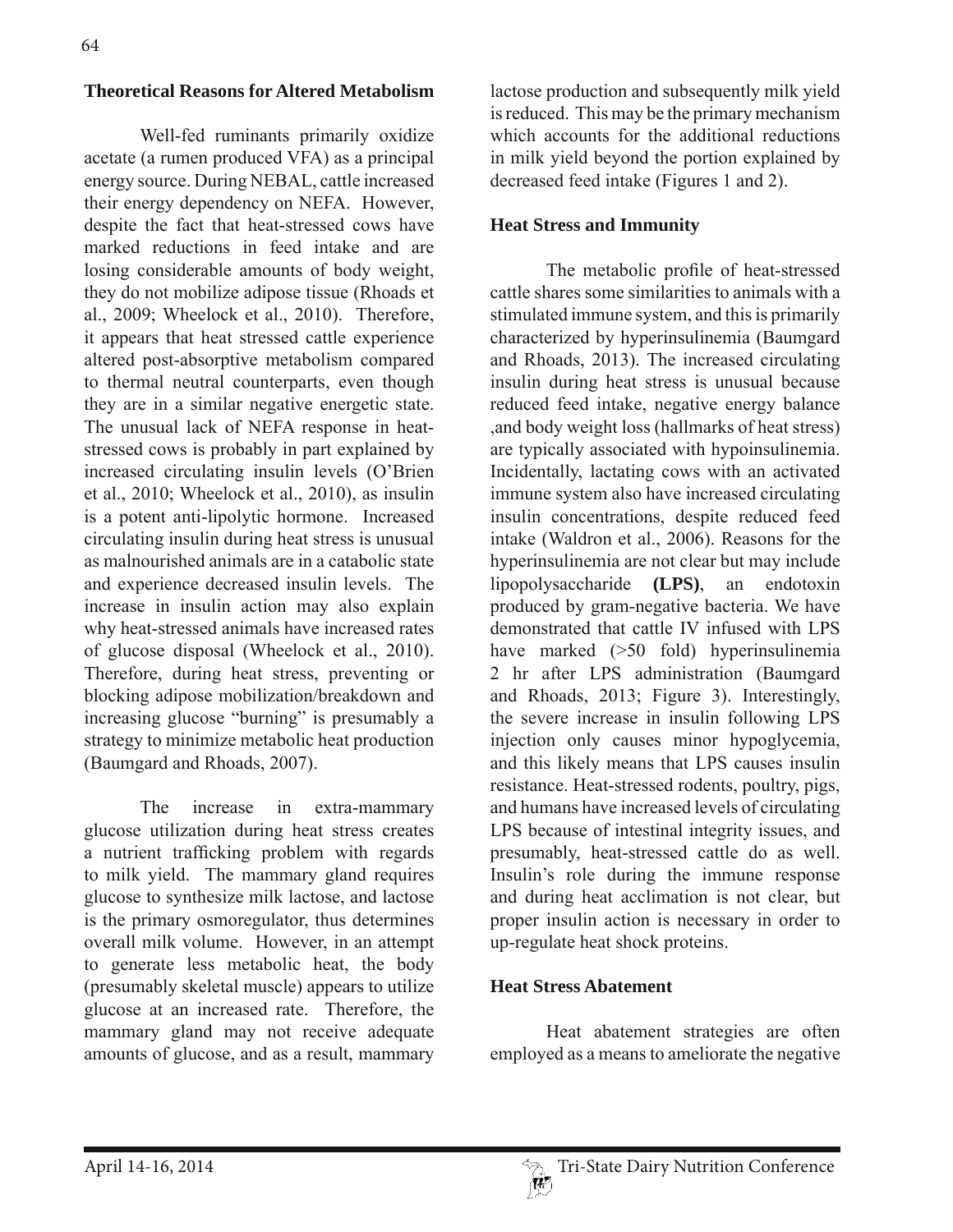effects of heat stress on production during the warm summer months (VanBaale et al., 2005). Cooling cows with shade and evaporative cooling with soakers and fans is a relatively cheap strategy to help minimize economic losses during an increased heat load (Collier et al., 2006). However, despite new barn construction and heat abatement systems, milk yield and other production parameters continue to be adversely affected by heat stress (Burgos et al., 2007).

 Feedstuffs have varying heat increments **(HI)**, largely due to efficiency of nutrient utilization or digestive end products (VanSoest et al., 1991). Fiber digestion results in a higher HI (sum of heat produced from rumen fermentation and nutrient metabolism) than digestion of fat or non-fiber carbohydrates **(NFC)**. The major end-product of fiber fermentation (acetate) is utilized less efficiently compared to the major end-product of NFC digestion (propionate; Baldwin et al., 1980).

 Table 1 illustrates heat increments of several common feedstuffs. The heat increment value expressed as Kcal/Mcal, net energy lactation  $(NE<sub>r</sub>)$  was derived for total digestible nutrient **(TDN)** values of 40 to 100% and fitted to a multiple linear regression model:  $y = a + bx + cx^2$ , where  $y = Kcal$  HI/Mcal NE<sub>L</sub>; x  $=$  TDN; and solved constants are a  $=$  1350.812,  $b = -17.1496$ , and  $c = 0.091517$  (Chandler, 1994).

### **Nutritional Strategies of Heat Stress**

 There are several nutritional strategies to consider during heat stress. A common strategy is to increase the energy and nutrient densities (reduced fiber, increased concentrates, and supplemental fat) of the diet, as feed intake is markedly decreased during heat stress. In addition to the energy balance concern,

reducing the fiber content of the diet is thought to improve the cow's thermal balance and may reduce body temperature. However, increasing ration concentrates should be considered with care as heat-stressed cows are highly prone to rumen acidosis.

### *Fiber*

 Fiber is necessary for proper rumen function; current recommendations state a minimum dietary neutral detergent fiber **(NDF)** of 25% with the proportion of NDF from roughages equaling 75% of total NDF (NRC, 2001). However, its digestion and metabolism create more heat than compared to concentrates (Van Soest et al., 1991). One common nutritional strategy involves reducing dietary fiber during an increased heat-load. However, adequate fiber in the diet is essential to maintain rumen health, and high quality forage helps to maintain feed intake. Grant (1997) demonstrated that a roughage NDF value of  $60\%$  still provides sufficient fiber for production of fat-corrected milk. On the other hand, Kanjanapruthipong and Thaboot (2006) speculated that the minimum dietary NDF of 23% DM and roughage NDF proportion of 55% dietary NDF have sufficient effective NDF for dairy cows in the tropics.

## *Protein*

 It is thought that because of reduced feed intake, dietary protein levels may need to be increased during heat stress (West, 1999). However, there are inconsistencies within the literature as benefits and negative consequences of increased protein and altered protein solubility have both been reported (Huber et al., 1993, 1994). The negative effects of increased dietary protein agrees with recent recommendations which suggest that addition of dietary CP, more specifically rumen un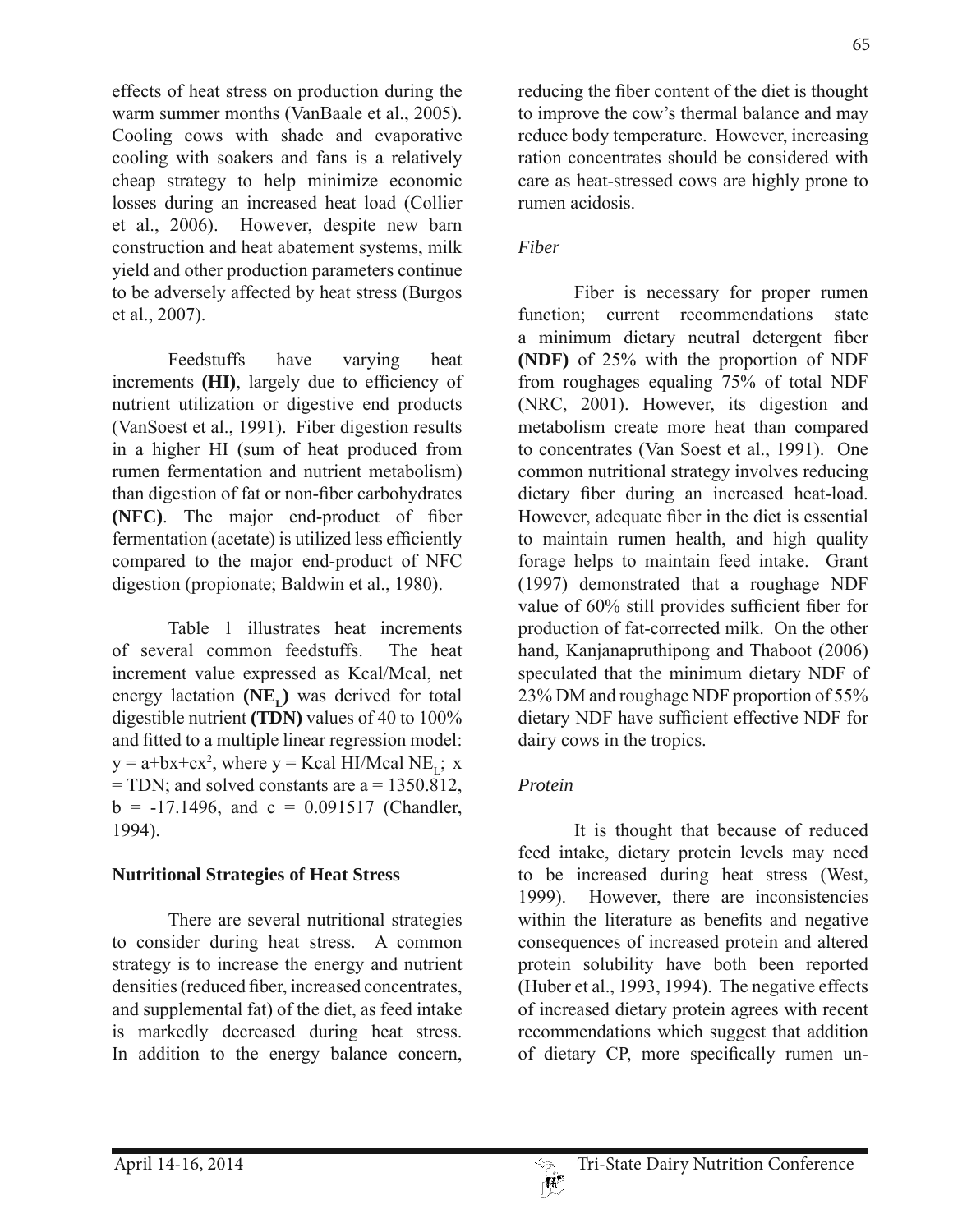degradable protein, is not helpful during heat stress (Arieli et al., 2006). A possible reason why highly degradable protein diets appear to be deleterious during heat stress is that both rumen motility and rate of passage decline. This allows for a longer residence time and thus more extensive protein degradation (Linn, 1997). We have demonstrated that blood urea nitrogen is elevated in heat-stressed cows compared to pair-fed controls (Wheelock et al., 2010), although it is not clear whether this originates from excess rumen ammonia production or from skeletal muscle breakdown. Regardless, excess ammonia needs to be eliminated and this removal has an energy cost (7.2 kcal/g of nitrogen; and this increases heat production) as it is metabolized to urea and excreted in the urine (Tyrell et al., 1970). How heat stress affects dietary protein requirements is illdefined and more research is needed in order to generate more appropriate recommendations.

### *Fat*

 Increasing the amount of dietary fat has been a widely accepted strategy within the industry in order to reduce basal metabolic heat production. As stated above, the heat increment of fat is over 50% less than typical forages (Table 1), so it is seemingly a rational decision to supplement additional lipid and reduce fiber content of the diet. However, there are surprisingly few experiments specifically designed to evaluate how supplemental dietary fat affects body temperature indices or even production parameters (Table 2). Most experiments report little or no differences in rectal temperatures (Moody et al., 1967; Knapp and Grummer 1991; Chan et al., 1997; Drackely et al., 2003) and only one paper demonstrated a slight reduction at a specific time of day but not at the other times (Wang et al., 2010). In fact, one report indicated that cows fed additional fat actually had increased rectal temperatures

(Moallem et al., 2010), and these same authors and a recent report (Wang et al., 2010) indicate that additional fat-fed cows had increased respiration rates. A reason why feeding fat does not seemingly improve the thermal balance of heat-stressed cows is difficult to rationalize. It could be that small decreases in a thermal load would be difficult to detect at specific but limited time points, but that these minor changes would accumulate over time into a significant improvement. It would be of interest to evaluate body temperatures in heat-stressed cows fed additional fat utilizing a continuous thermometer system (i.e., HOBOs or eye-button technology).

 Additional fat feeding can sometimes decrease DMI in thermal neutral cows (Chillard, 1993), but reduced nutrient intake is typically not observed in heat-stressed cows fed supplemental fat (Moody et al., 1967; Skaar et al., 1989; Knapp and Grummer, 1991; Drackley et al., 2003; Warntjes et al., 2008; Wang et al., 2010). Milk yield responses to additional fat are variable and some authors report no diet effect (Moody et al., 1967; Knapp and Grummer, 1991; Chan et al., 1997; Moallem et al., 2010), while others report an increase in milk yield (Skaar et al., 1989; Drackley et al., 2003; Warntjes et al., 2008; Wang et al., 2010). Similar to body temperature indices and milk yield data, the effects of dietary fat on milk composition during heat stress also vary and no clear consensus has been reached (Table 2). Overall, results from a limited number of experiments vary, but little or no apparent benefit was typically observed when supplemental dietary fat was included. Reasons for the discrepancies are unclear, but this could be due to the type of fats used (saturated vs. unsaturated), rate of inclusion, type of "protection" (i.e. calcium salt vs. prill), environmental factors (i.e. severity of heat stress), or other dietary interactions.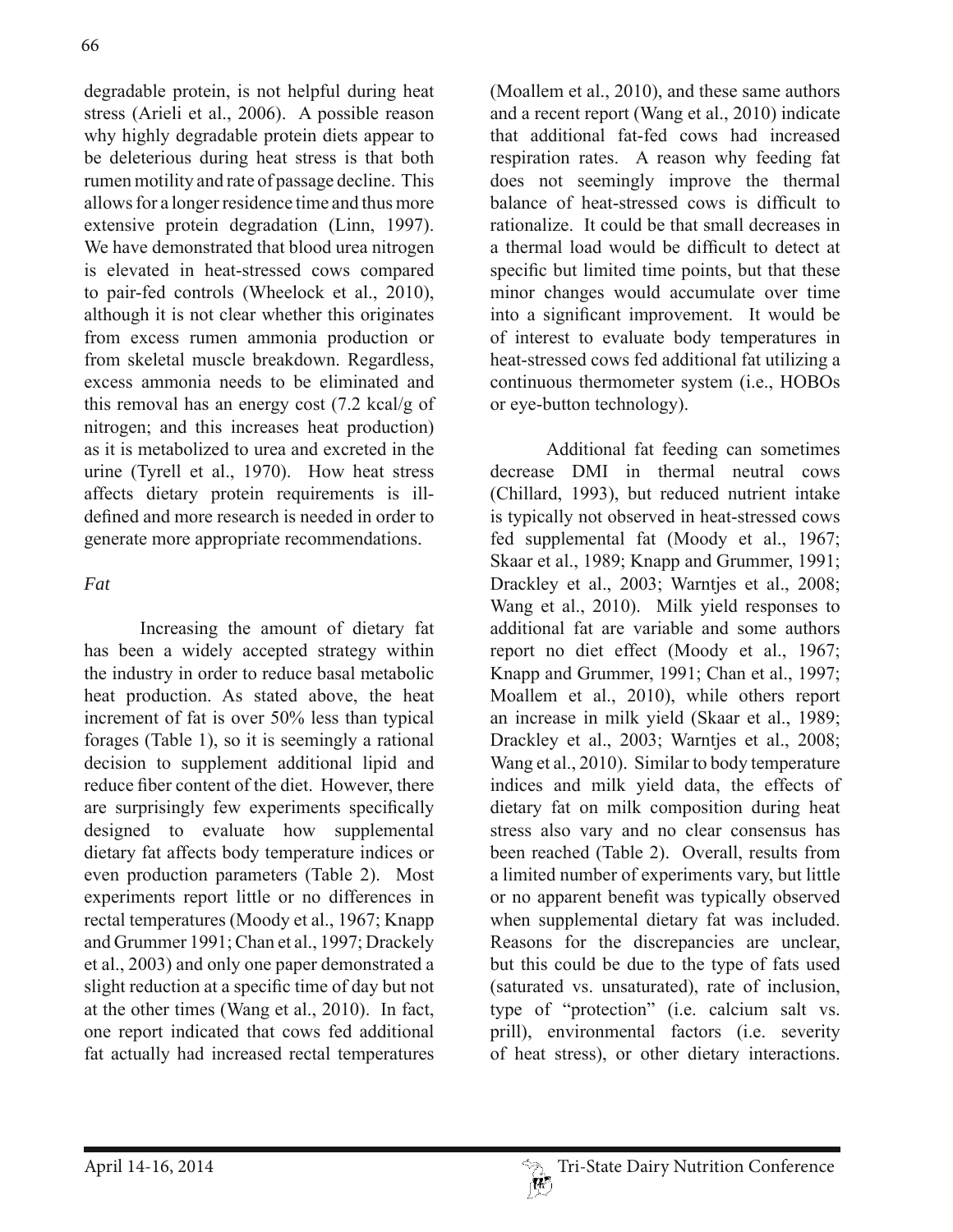Regardless, the dairy industry (nutritionists) needs additional controlled experiments (besides theoretical heat calculations) in order to make intelligent ration balancing decisions regarding the inclusion of supplemental fat.

### *Ionophores*

 We propose enhanced extra-mammary tissue glucose utilization may be a key mechanism explaining the decrease in milk yield during heat stress. Two glucose molecules are the substrate for lactose (the primary osmotic regulator of milk yield) synthesis and on a molar basis, lactose is nearly equivalent (95%) to two moles of glucose. Heat-stressed cows secrete about 370 g less lactose (Rhoads et al., 2009) or have approximately twice as much of a decrease in milk lactose yield as pair-fed thermal neutral controls (Wheelock et al., 2010). Therefore, heat-stressed cows in our previous experiments are secreting almost 400 g/day less glucose than thermal neutral counterparts on a similar plane of nutrition. Monensin is a well-described rumen modifier that increases the production of propionate, which is the predominate gluconeogenic precursor in ruminants. The increase in carbon conservation during fermentation is a key mechanism in how monensin increases feed efficiency in growing and lactating ruminants. We have now demonstrated that monensin increases the gluconeogenic rates (on a DMI basis), and utilizing monensin is a key strategy to improve the glucose status of heat-stressed cows (Baumgard et al., 2011).

## *Water*

 Water intake is vital for milk production (milk is  $\sim$ 87% water), but it is also essential for thermal homeostasis. This stresses how important water availability and waterer/ tank cleanliness becomes during the summer months. Keeping water tanks clear of feed debris and algae is a simple and cheap strategy to help cows remain cool (Baumgard and Rhoads, 2007).

# *Dietary cation-anion difference (DCAD)*

 Having a negative DCAD during the dry period and a positive DCAD during lactation is a good strategy to maintain health and maximize production (Block, 1994). It appears that keeping the DCAD at a healthy lactating level  $(\sim +20 \text{ to } +30 \text{ meg}/100 \text{ g DM})$  remains a good strategy during the warm summer months (Wildman et al., 2007).

## *Minerals*

 Unlike humans, bovines utilize potassium **(K+)** as their primary osmotic regulator of water secretion from sweat glands. As a consequence,  $K<sup>+</sup>$  requirements are increased (1.4 to 1.6% of DM) during the summer, and this should be adjusted for in the diet. In addition, dietary levels of sodium (Na+) and magnesium **(Mg+)** should be increased as they compete with K+ for intestinal absorption (West, 2002).

## **Summary**

 Heat stress negatively impacts economic parameters associated with profitable milk production. Implementing heat stress abatement strategies is crucial to minimize fiscal losses. In addition to physical barn management, nutritional strategies can be implemented to help ameliorate summerinduced losses. Maintaining rumen health is of primary importance as heat-stressed cows are more prone (for a variety of reasons) to rumen acidosis. Another widely held dogma is that supplementing dietary fat is an effective tactic during heat stress, and this stems from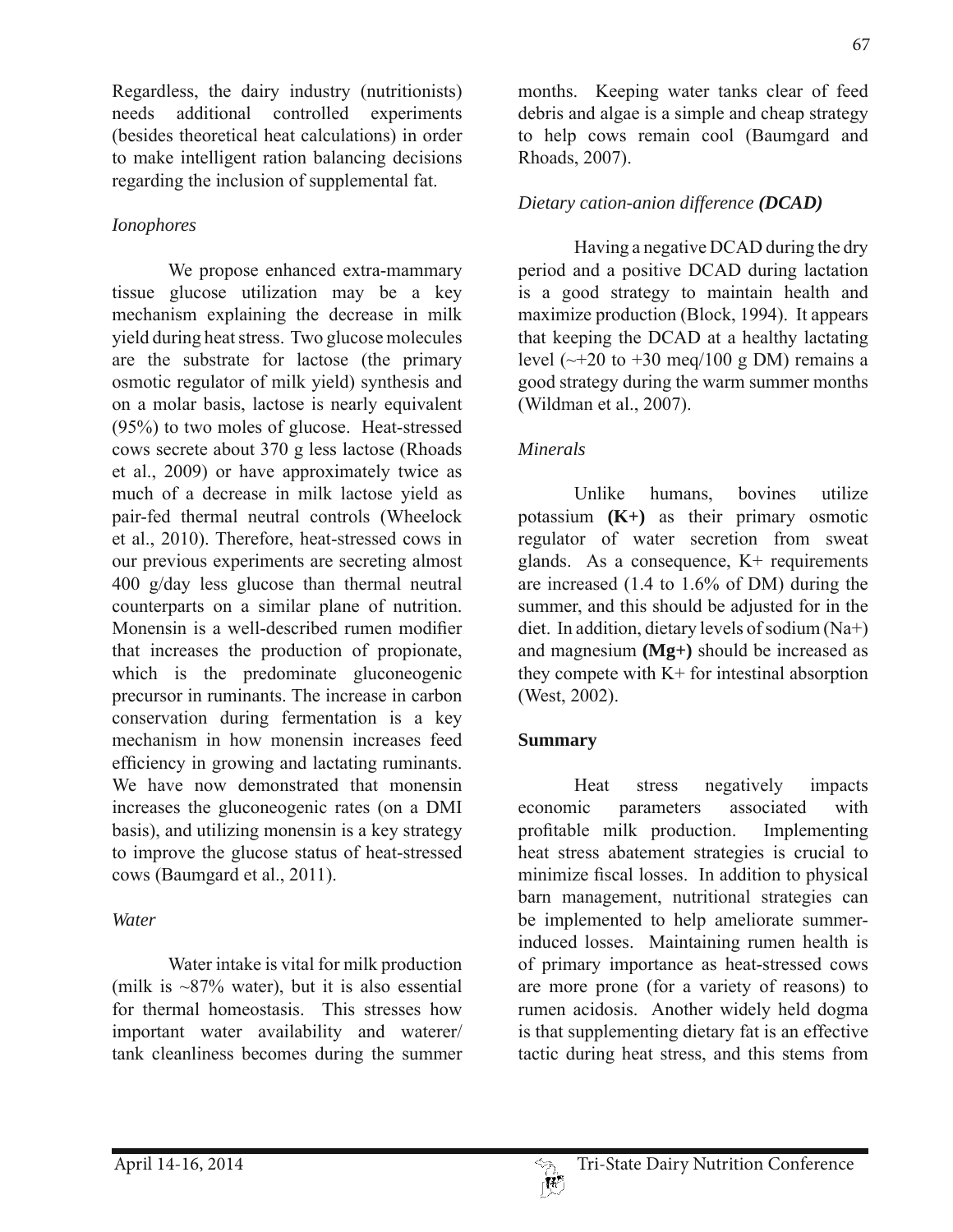theoretical calculations indicating that the heat increment of feeding is much lower for lipids (especially compared to roughages). However, a review of the limited literature fails to corroborate the arithmetic heat savings or ultimately demonstrate a consistent effect on production parameters. The dairy industry needs definitive research on whether or not to include supplemental fat during the warm summer months.

\*Aspects of this manuscript were adapted from the 2011 4-State Nutrition Conference proceedings paper (Nayeri et al., 2011).

### **References**

Arieli, A., G. Adin, and I. Bruckental. 2006. The effect of protein intake on performance of cows in hot environmental temperatures. J. Dairy Sci. 87:620–629.

Armstrong, D.V. 1994. Heat stress interaction with shade and cooling. J. Dairy Sci. 77:2044- 2050.

Baldwin, R.L., N.E. Smith, J. Taylor, and M. Sharp. 1980. Manipulating metabolic parameters to improve growth rate and milk secretion. J. Anim. Sci. 51:1416-1428.

Bauman, D.E., and W.B. Currie.1980. Partitioning of nutrients during pregnancy and lactation: A review of mechanisms involving homeostasis and homeorhesis. J. Dairy Sci. 63:1514-1529.

Baumgard, L.H., C.E. Moore, and D.E. Bauman. 2002. Potential application of conjugated linoleic acids in nutrient partitioning. Proc. Southwest Nutr. Conf. pp. 127-141.

Baumgard, L.H., L.J. Odens, J.K. Kay, R.P. Rhoads, M.J. VanBaale, and R.J Collier. 2006. Does negative energy balance (NEBAL) limit milk synthesis in early lactation? Proc. Southwest Nutr. Conf. pp 181-187.

Baumgard, L.H., and R.P. Rhoads. 2007. The effects of hyperthermia on nutrient partitioning. Proc. Cornell Nutr. Conf., Ithaca, NY. pp 93- 104.

Baumgard, L.H., and R.P. Rhoads. 2013. Effects of heat stress on post-absorptive metabolism and energetics. Ann. Rev. Anim. Biosci. 1: 311- 337.

Baumgard, L.H., R.P. Rhoads, M.L. Rhoads, N.K. Gabler, J.W. Ross, A.F. Keating, R.L. Boddicker, S. Lenka, and V. Sejian. 2012. Impact of climate change on livestock production. Pages 413-468. Chapter 15. Environmental Stress and Amelioration in Livestock Production. Eds. V. Sejian, et al., Springer-Verlag Berlin Heidelberg.

Baumgard, L.H., J.B. Wheelock, S.R. Sanders, C.E. Moore, H.B. Green, M.R. Waldron, and R.P. Rhoads. 2011. Postabsorptive carbohydrate adaptations to heat stress and monensin supplementation in lactating Holstein cows. J. Dairy Sci. 94:5620-5633.

Beam, S.W., and W.R Butler. 1999. Effects of energy balance on follicular development and first ovulation in postpartum dairy cows. J. Reprod. Fertil. 54:411-424.

Bernabucci, U., B. Ronchi, N. Lacetera, and A. Nardone. 2005. Influence of body condition score on relationships between metabolic status and oxidative stress in periparturient dairy cows. J Dairy Sci. 88:2017-2026.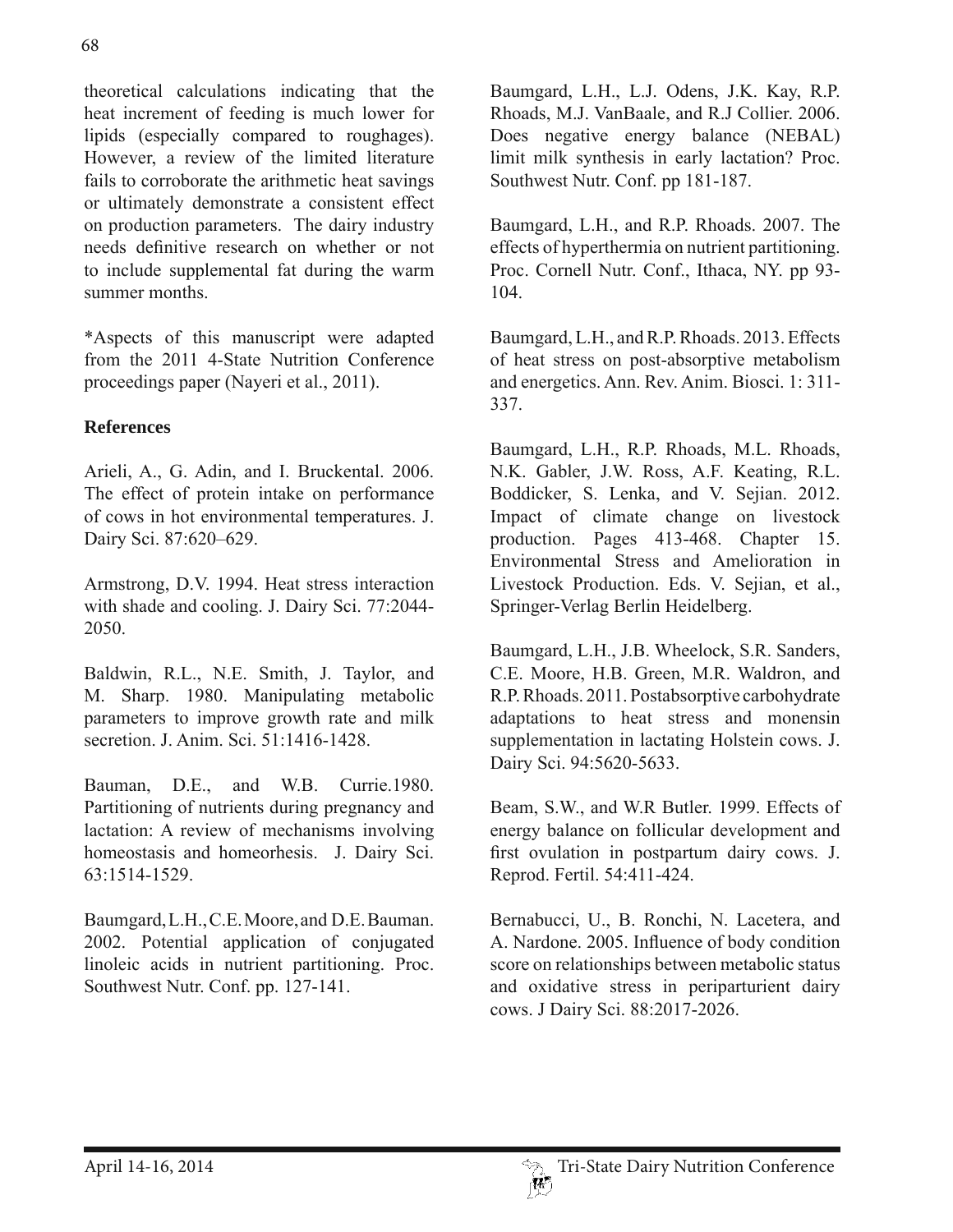Block, E. 1994. Manipulation of dietary cation-anion difference on nutritionally related production diseases, productivity, and metabolic responses of dairy cows. J. Dairy Sci. 77:1437-1450.

Burgos, R., L.J. Odens, R.J. Collier, L.H. Baumgard, and M.J. VanBaale. 2007. Evaluation of different cooling systems in lactating heat stressed dairy cows in a semi-arid environment. Prof. Anim. Sci. 23:546–555.

Chan S.C., J.T. Huber, K.H. Chen, J.M. Simas, and Z. Wu. 1997. Effects of ruminally inert fat and evaporative cooling on dairy cows in hot environmental temperatures. J. Dairy Sci. 80:1172–1178.

Chandler, P. 1994. Is heat increment of feeds an asset or liability to milk production? Feedstuffs. Apr. 11. Pp.12-14.

Chilliard, Y. 1993. Dietary fat and adipose tissue metabolism in ruminants, pigs, and rodents: A review. J. Dairy Sci. 76:3897-3931.

Collier, R.J., L.H. Baumgard, A.L. Lock, and D.E. Bauman. 2005. Physiological limitations: Nutrient partitioning. Chapter 16. In: Yields of Farmed Species: Constraints and Opportunities in the 21st Century. Proceedings: 61st Easter School. Nottingham, England. J. Wiseman and R. Bradley, eds. Nottingham University Press, Nottingham, U.K. pgs. 351-377.

Collier, R.J., and D.K. Beede. 1985. Thermal stress as a factor associated with nutrient requirements and interrelationships. In Nutrition of Grazing Ruminants. (ed) by L. McDowell. Academic Press, New York, NY. pgs. 59-71.

Collier R.J., G.E. Dahl, and M.J. VanBaale. 2006. Major advances associated with environmental effects on dairy cattle. J. Dairy Sci. 89:1244–1253.

Collier, R.J., S.G. Doelger, H.H. Head, W.W. Thatcher, and C.J. Wilcox. 1982. Effects of heat stress during pregnancy on maternal hormone concentrations, calf birth weight and postpartum milk yield of Holstein cows. J. Anim. Sci. 54:309-319.

Drackley, J.K. 1999. Biology of dairy cows during the transition period: The final frontier? J. Dairy Sci. 82:2259-2273.

Drackley J.K., T.M. Cicela, and D.W. LaCount. 2003. Responses of primiparous and multiparous Holstein cows to additional energy from fat or concentrate during summer. J. Dairy Sci. 86(4): 1306-1314.

Fuquay, J.W. 1981. Heat stress as it affects production. J. Anim. Sci. 52:167-174.

Goff, J.P., and R.L. Horst. 1997. Physiological changes at parturition and their relationship to metabolic disorders. J. Dairy Sci. 80:1260- 1268.

Grant, R.J. 1997. Interactions among forages and nonforage fiber sources. J. Dairy Sci. 80:1438-1446.

Huber, J.T., G. Higginbotham, R.A. Gomez-Alarcon, R.B. Taylor, K.H. Chen, S.C. Chan, and Z. Wu.1994. Heat stress interactions with protein, supplemental fat and fungal cultures. J. Dairy Sci. 77:2080-2090.

Huber, J.T., Z. Wu, S.C. Chan, and K.H. Chen. 1993. Feeding for high production during heat stress. Western Large Herd Management Conf. Las Vegas, NV. pp. 183–192.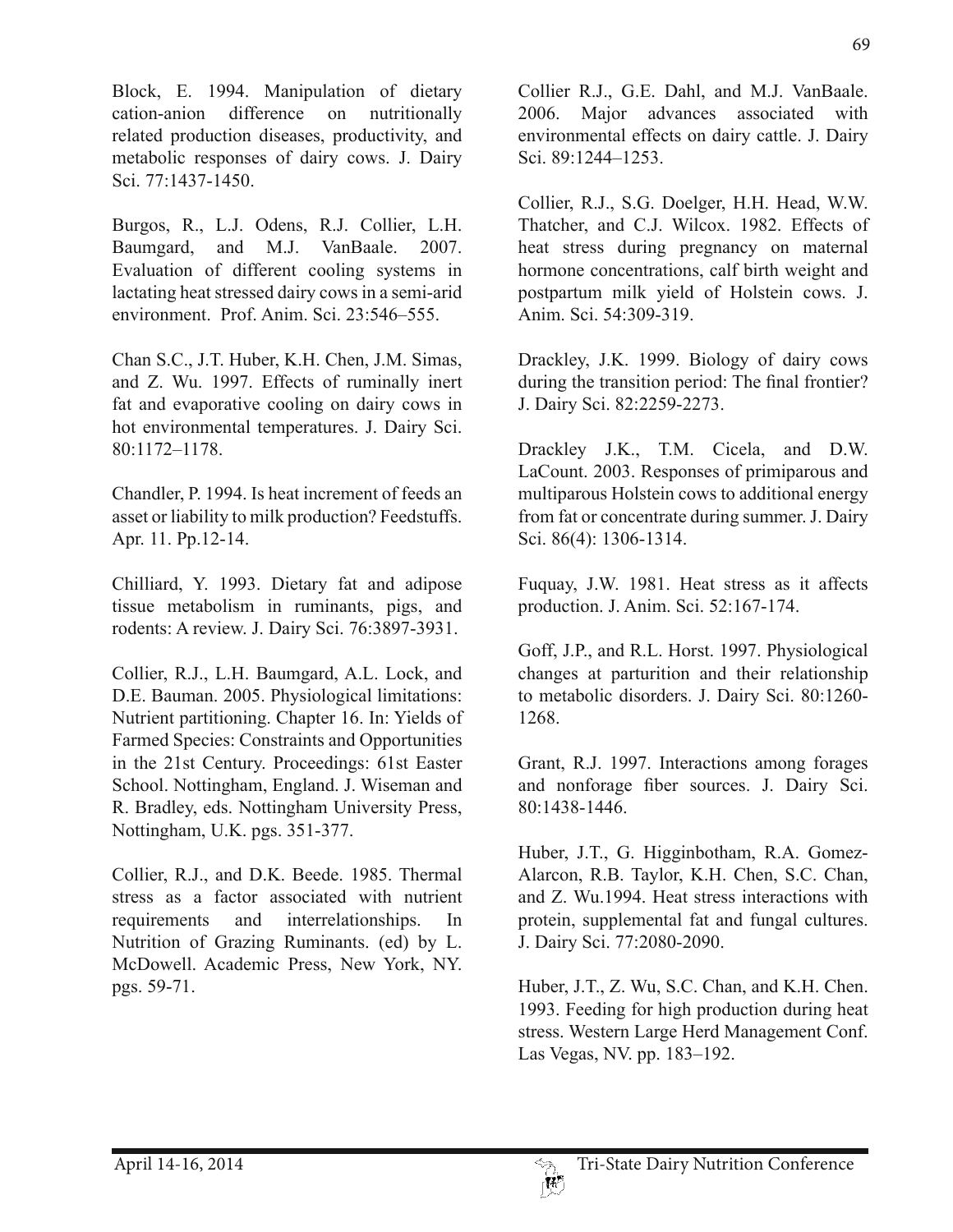Kanjanapruthipong, J., and B. Thaboot. 2006. Effects of neutral detergent fiber from rice straw on blood metabolites and productivity of dairy cows in the tropics. Asian-Aust. J. Anim. Sci. 19 (3): 356-362.

Knapp, D.M., and R.R. Grummer. 1991. Response of lactating dairy cows to fat supplementation during heat stress. J. Dairy Sci. 74:2573-2579.

Lee, D.H.K. 1965. Climatic stress for domestic animals. J. Biometerol. 9 (1):29-35.

Linn J.G. 1997. Nutritional management of lactating dairy cows during periods of heat stress. Dairy Update. Issue:125. University of Minnesota, St. Paul.

Lucy, M.C., C.R. Staples, W.W. Thatcher, P.S. Erickson, R.M. Cleale, J.L. Firkins, J.H. Clark, M.R. Murphy, and B.O. Brodie. 1992. Influence of diet composition, dry matter intake, milk production and energy balance on time of postpartum ovulation and fertility in dairy cows. Anim. Prod. 54:323-331.

Moallem U., G. Altmark, H. Lehrer, and A. Arieli. 2010 Performance of high-yielding dairy cows supplemented with fat or concentrate under hot and humid climates. J. Dairy Sci. 93 (7):3192-3202.

Moody E.G., P.J. Van Soest, R.E. McDowell, and G.L. Ford. 1967. Effect of high temperature and dietary fat on performance of lactating cows. J. Dairy Sci. 50 (12):1909-1916.

Moore, C.E., J.K. Kay, M.J. VanBaale, and L.H. Baumgard. 2005. Calculating and improving energy balance during times of nutrient limitation. Proc. Southwest Nutr. Conf. pp 173-185.

National Research Council. 2001. Nutrient Requirements of Dairy Cattle, 7th rev. ed. Nat. Acad. Press, Washington, DC.

Nayeri, A., N.C. Upah, E. Sucu, S.C. Pearce, M.V. Fernandez, R.P. Rhoads, and L.H. Baumgard. 2011. Potential nutritional strategies to mitigate the negative effects of heat stress. Proc. Four-State Dairy Nutrition and Management Conference. pgs. 128-133.

O'Brien, M.D., R.P. Rhoads, S.R. Sanders, G.C. Duff, and L.H. Baumgard. 2010. Metabolic adaptations to heat stress in growing cattle. Domest. Anim. Endocrinol. 38:86-94.

Rhoads, M.L., R.P. Rhoads, M.J. VanBaale, R.J. Collier, S.R. Sanders, W.J. Weber, B.A. Crooker, and L.H. Baumgard. 2009a. Effects of heat stress and plane of nutrition on lactating Holstein cows: I. production, metabolism and aspects of circulating somatotropin. J. Dairy Sci. 92:1986-1997.

Shwartz, G., M.L. Rhoads, M.J. VanBaale, R.P. Rhoads, and L.H Baumgard. 2009. Effects of a supplemental yeast culture on heat-stressed lactating Holstein cows. J. Dairy Sci. 92:935- 942.

Skaar T.C., R.R. Grummer, M.R. Dentine, and R.H. Stauffacher. 1989. Seasonal effects of prepartum and postpartum fat and niacin feeding on lactation performance and lipid metabolism. J. Dairy Sci. 72:2028-2038.

St. Pierre, N.R., B. Cobanov, and G. Schnitkey. 2003. Economic losses from heat stress by US livestock industries. J. Dairy Sci. 86 (Issue E):E52-E77.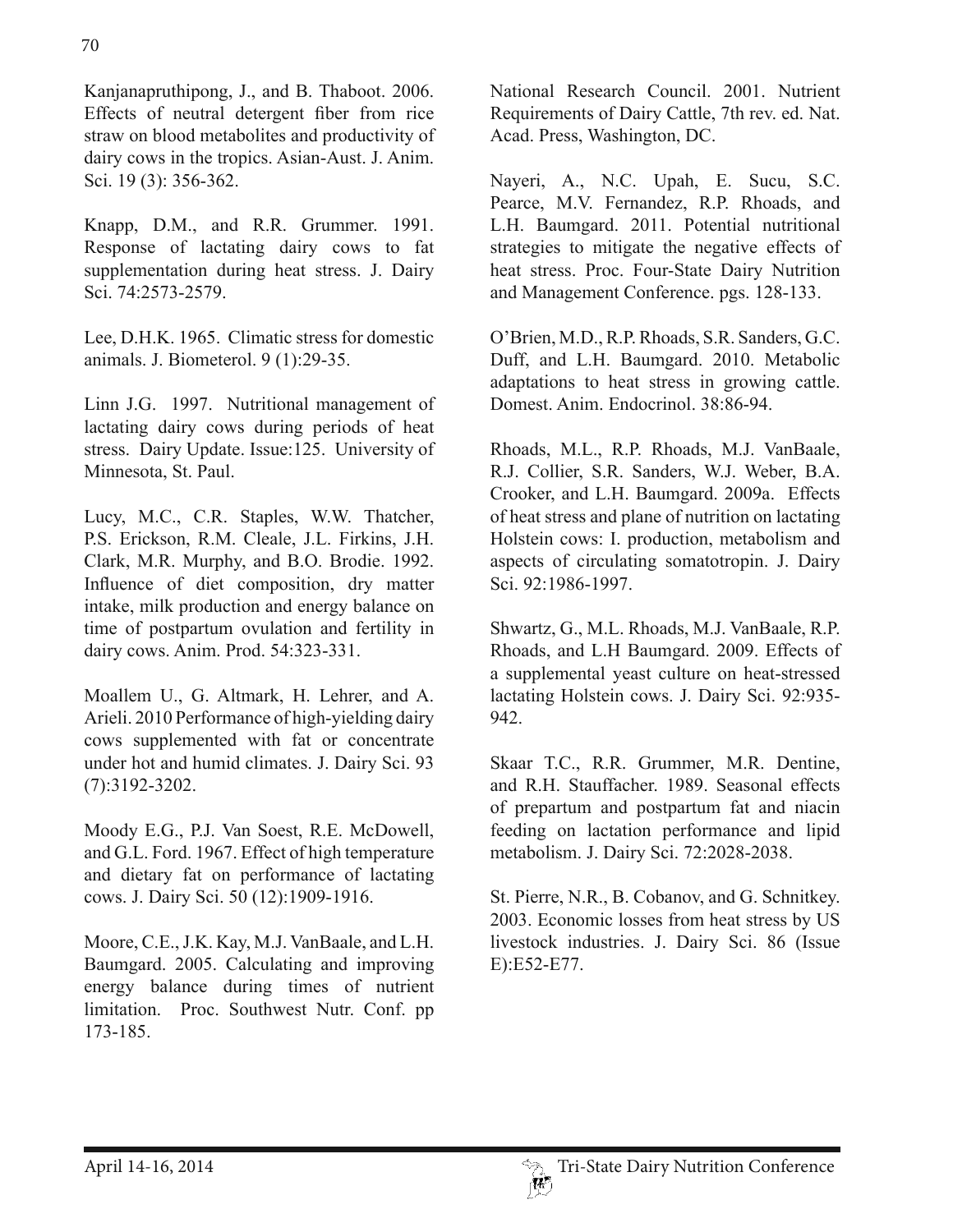Tao, S., I.M. Thompson, A.P. Monteiro, M.J. Hayen, L.J. Young, and G.E. Dahl. 2012. Effect of cooling heat-stressed dairy cows during the dry period on insulin response. J. Dairy Sci. 95:5035-5046.

Tyrrell, H.F., P.W. Mode, and W.P. Flatt. 1970. Influence of excess protein intake on energy metabolism of the dairy cow. European Assoc. Anim. Prod. 16:68-71.

VanBaale, M.J., J.F Smith, M.J. Brouk, and L.H. Baumgard. 2005. Evaluate the efficacy of your cooling system through core body temperature. Hoards Dairyman: Western Dairy News. Aug 5:W147-W148.

Van Soest, P.J., J.B. Robertson, and B.A. Lewis. 1991. Methods for dietary fiber, neutral detergent fiber, and nonstarch polysaccharides in relation to animal nutrition. J. Dairy Sci. 74:3583–3597.

Waldron, M.R., A.E. Kulick, A.W. Bell, and T.R. Overton. 2006. Acute experimental mastitis is not causal toward the development of energy-related metabolic disorders in early postpartum dairy cows. J. Dairy Sci. 89:596- 610.

Wang J.P., D.P. Bu, J.Q. Wang, X.K. Huo, T.J. Guo, H.Y. Wei, L.Y. Zhou, R.R. Rastani, L.H. Baumgard, and F.D. Li. 2010. Effect of saturated fatty acid supplementation on production and metabolism indices in heatstressed mid-lactation dairy cows. J. Dairy Sci. 93 (9):4121-4127.

Warntjes J.L., P.H. Robinson, E. Galo, E.J. DePeters, and D. Howes. 2008. Effects of feeding supplemental palmitic acid (C16:0) on performance and milk fatty acid profile of lactating dairy cows under summer heat. Anim. Feed Sci. Technol. 140: 241–257.

West, J. W. 1999. Nutritional strategies for managing the heat stressed dairy cow. J. Anim. Sci. 77(Suppl. 2):21–35.

West, J.W. 2002. Physiological effects of heat stress on production and reproduction. Proc. Tri-State Nutr. Conf., The Ohio State University, Columbus. pgs. 1-9.

West, J.W. 2003. Effects of heat-stress on production in dairy cattle. J. Dairy Sci. 86:2131- 2144.

Wheelock, J.B., R.P Rhoads, M.J. Vanbaale, S.R. Sanders, and L.H. Baumgard. 2010. Effects of heat stress on energetic metabolism in lactating Holstein cows. J. Dairy Sci. 93:644- 655.

Wiersma, F., and D.V. Armstrong. 1989. Evaporative cooling of dry cows for improved performance. In Arizona Dairy Newsletter (Jul). pgs. 1-5.

Wildman, C.D., J.W. West, and J.K. Bernard. 2007. Effect of dietary cation-anion difference and dietary crude protein on performance of lactating dairy cows during hot weather. J. Dairy Sci. 90:1842-1850.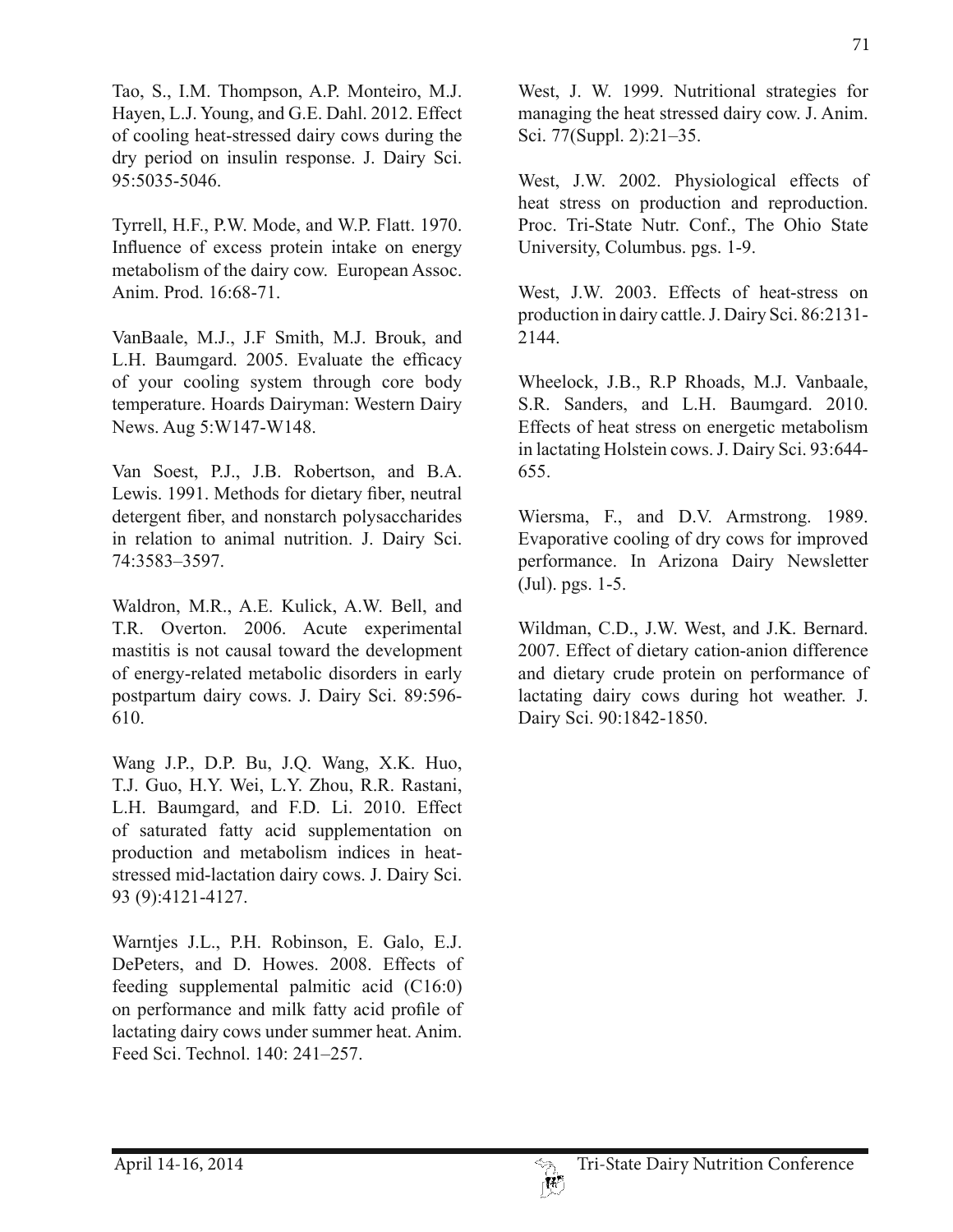| Feed Ingredient         | DM(%) | <b>NDF</b><br>% of DM) | <b>TDN</b><br>% of DM) | $NE_{t}$<br>(Kcal/Kg) | HI/NE <sub>r</sub><br>(Kcal/Mcal) |
|-------------------------|-------|------------------------|------------------------|-----------------------|-----------------------------------|
| Haylage                 | 35.0  | 53.0                   | 59.0                   | 1,326                 | 658                               |
| Corn Silage             | 38.3  | 48.0                   | 66.1                   | 1,500                 | 617                               |
| Grass Hay               | 88.0  | 53.0                   | 55.0                   | 1,228                 | 684                               |
| Alfalfa Hay             | 89.9  | 47.5                   | 60.0                   | 1,350                 | 651                               |
| <b>Whole Cottonseed</b> | 93.0  | 49.0                   | 87.0                   | 2,453                 | 386                               |
| Corn                    | 87.0  | 10.0                   | 88.0                   | 2,035                 | 550                               |
| Soybean Meal, 48% CP    | 90.0  | 14.0                   | 81.0                   | 1,866                 | 562                               |
| Palm Oil (fatty acids)  | 100.0 | 0.0                    | 170.1                  | 5,676                 | 214                               |
| Prill (fatty acids)     | 100.0 | 0.0                    | 170.1                  | 6,776                 | 214                               |
| Tallow                  | 99.0  | 0.0                    | 191.3                  | 6,402                 | 214                               |

Table 1. Heat increment (HI) of common feed ingredients.<sup>1</sup>

1 Adapted from Chandler, 1994.

**Table 2.** Effects of supplemental dietary fat on production parameters in lactating cows.

| Reference                              | Fat Type                         | <b>RT</b>         | <b>RR</b>                                      | DMI               | FE                   | MY                | MF                        | MP                                                | Metabolites       |  |
|----------------------------------------|----------------------------------|-------------------|------------------------------------------------|-------------------|----------------------|-------------------|---------------------------|---------------------------------------------------|-------------------|--|
|                                        | <b>SFA/UFA</b>                   |                   | ↑                                              | ↓                 | ↑                    | $\leftrightarrow$ | ↑                         | $\leftrightarrow$                                 | T NEFA            |  |
| 2                                      | <b>SFA</b>                       | ↓                 | $\leftrightarrow$                              | $\leftrightarrow$ | ↑                    | ↑                 | ↑                         | ↑                                                 | $\downarrow$ NEFA |  |
| 3                                      | <b>SFA</b>                       | <b>NM</b>         | <b>NM</b>                                      | $\leftrightarrow$ | $\leftrightarrow$    | ↑                 | ↓                         | ↑                                                 | <b>NM</b>         |  |
| 4                                      | <b>LCFA</b>                      | $\leftrightarrow$ | $\leftrightarrow$                              | $\leftrightarrow$ | ↑                    | ↑                 | $\leftrightarrow$         | ↓                                                 | $\downarrow$ NEFA |  |
| 5                                      | <b>SFA</b>                       | $\leftrightarrow$ | $\leftrightarrow$                              | $\leftrightarrow$ | $\leftrightarrow$    | $\leftrightarrow$ | $\leftrightarrow$         | $\leftrightarrow$                                 | <b>NM</b>         |  |
| 6                                      | LCFA/Tallow                      | $\leftrightarrow$ | $\leftrightarrow$                              | $\leftrightarrow$ | $\leftrightarrow$    | $\leftrightarrow$ | $\leftrightarrow$         | $\leftrightarrow$                                 | <b>NM</b>         |  |
| 7                                      | <b>SFA</b>                       | <b>NM</b>         | <b>NM</b>                                      | $\leftrightarrow$ | $\leftrightarrow$    | ↑                 | $\leftrightarrow$         | $\leftrightarrow$                                 | $\leftrightarrow$ |  |
| 8                                      | <b>SFA/UFA</b>                   | $\leftrightarrow$ | $\leftrightarrow$                              | $\leftrightarrow$ | $\leftrightarrow$    | $\leftrightarrow$ | $\leftrightarrow$         | $\leftrightarrow$                                 | $\leftrightarrow$ |  |
| NM: Not Measured                       |                                  |                   | RT: Rectal Temperature                         |                   |                      |                   | 1 Moallem et al., 2010    |                                                   |                   |  |
| ↑: Increase<br>$\downarrow$ : Decrease |                                  |                   | RR: Respiratory Rate<br>DMI: Dry matter intake |                   |                      |                   |                           | 2 Wang et al., 2010<br>Warntjes et al., 2008<br>3 |                   |  |
| $\leftrightarrow$ : No Change          |                                  |                   | FE: Feed Efficiency                            |                   |                      |                   | 4 Drackley et al., 2003   |                                                   |                   |  |
| SFA: Saturated Fatty Acids             |                                  |                   | MY: Milk Yield                                 |                   |                      |                   | 5 Chan et al., 1997       |                                                   |                   |  |
| <b>UFA: Unsaturated Fatty Acids</b>    |                                  |                   | MF: Milk Fat                                   |                   |                      |                   | 6 Knapp and Grummer, 1991 |                                                   |                   |  |
| LCFA: Long-Chain Fatty Acids           |                                  |                   | MP: Milk Protein                               |                   |                      |                   | 7 Skaar et al., 1989      |                                                   |                   |  |
|                                        | NEFA: Non-Esterified Fatty Acids |                   |                                                |                   | 8 Moody et al., 1967 |                   |                           |                                                   |                   |  |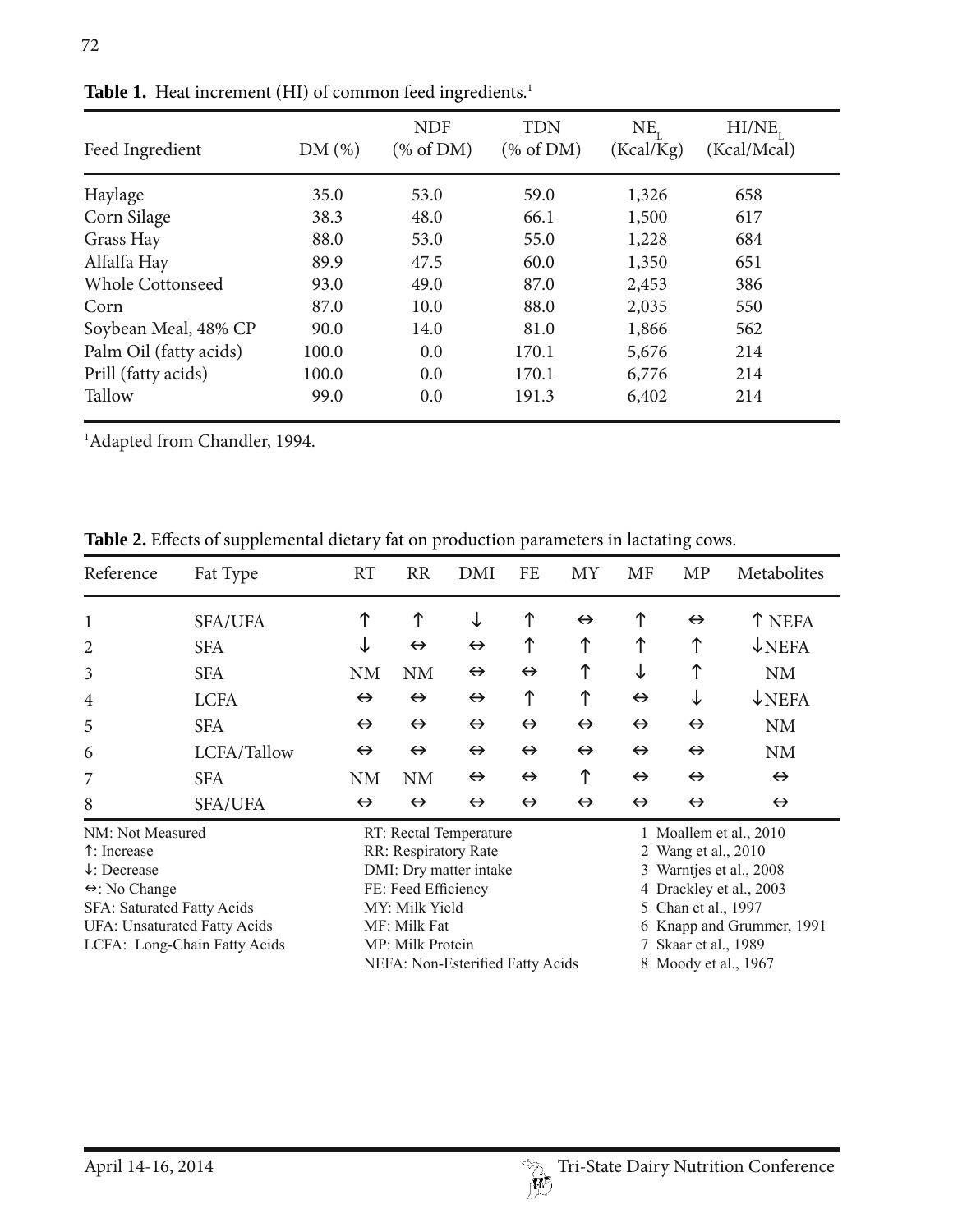

Figure 1. Effects of heat stress and underfeeding (pair-feeding) thermal-neutral lactating Holstein cows on dry matter intake (Rhoads et al., 2009).



**Figure 2.** Effects of heat stress and underfeeding (pair-feeding) in thermal neutral conditions on milk yield in lactating Holstein cows (Rhoads et al., 2009).